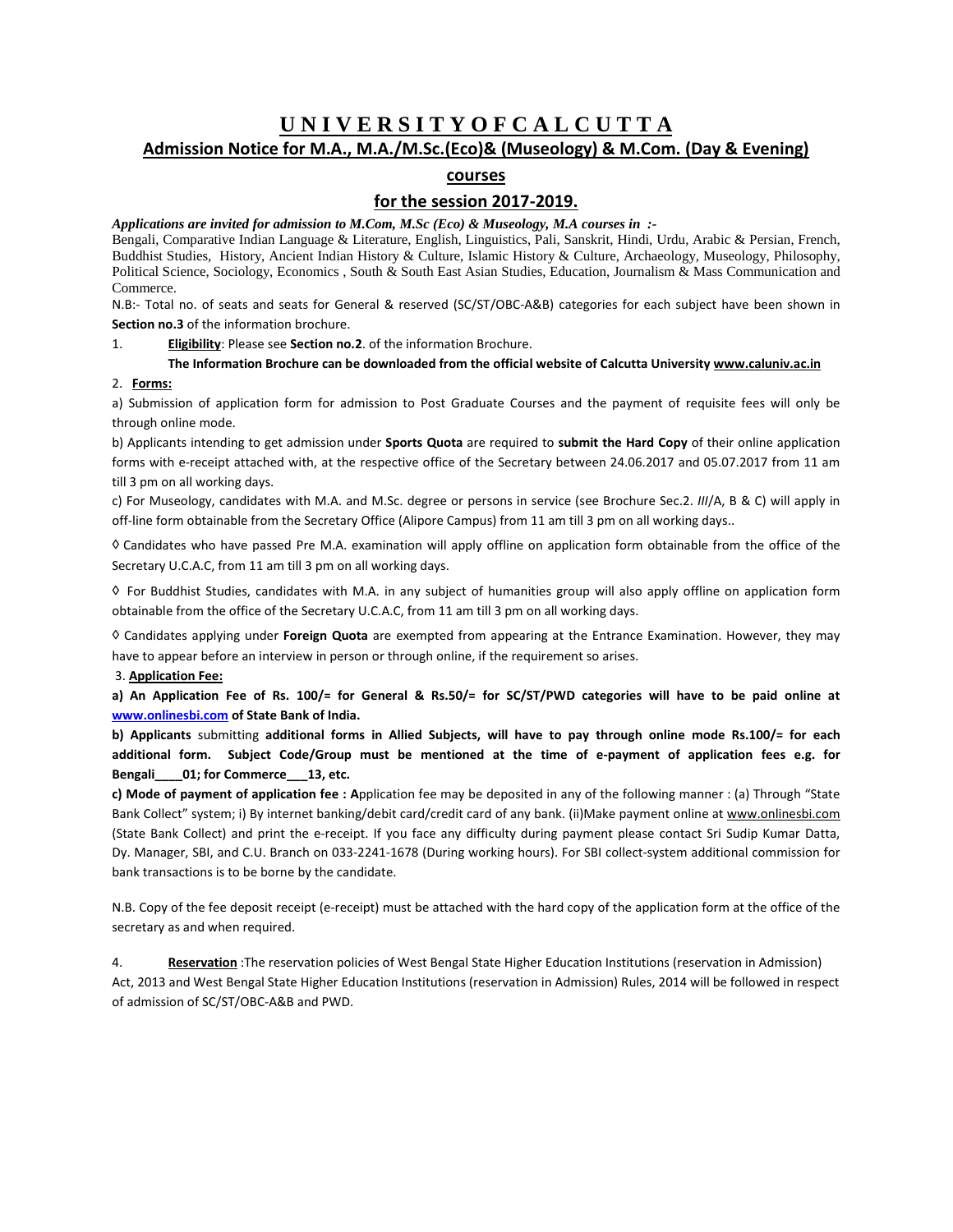# 5. **Documents required at the time of admission or submission of hard copy of application form as and when required.**

## **Self Attested copy :**

1) B.A. / B.Sc./ B.Com Part 1 , Part II & Part III mark sheets.(Hons.)

2) SC/ST/OBC/PWD certificate. (Certificate issued by the competent authority of West Bengal only).

 **NOTE.** SC/ST/OBC certificates issued by States other than West Bengal will be acceptable subject to the production of domicile certificate from a competent authority (See Brochure Section 19).

# **Original copy :**

3) Person with Disability (Handicapped) certificate from the competent authority.

4) Sports certificate for sports Quota Only (Details shown in the brochure vide **Section no. 8**)

**NOTE:** All such copies of participation certificates must be duly attested by the Principal/Teacher in Charge of the institution the candidate attended.

6. **For M.Com Course** : Preference for Day or Evening classes and preference for special paper in 2<sup>nd</sup> year(1) Accounting & Finance or (2) Marketing must be selected in the application form.

# 7. **Admission schedule (2017 - 2019 session)**

- a. *Application forms will be available online from* : **24.06.2017.**
- b. *Dates of Submission of application from :* **24.06.2017 to 05.07.2017**
- c. *Last Date of submission of application fees : 06.07.2017*
- d. *Date of publication of the Provisional Merit list* (for all subjects ) *: 07.07.2017*

e. *Date of submission for correction in Format-I (Brochure) : 07.7.2017 to 12.07.2017 (till 4-00 pm)*

- f. *Date of publication of corrected list : 13.072017*
- g. *Date of publication of the 1st selection list for 60% seats (all subjects) : 14.07.2017.*
- h. *Date of admission from 1st selection list for 60% Seats : 25.07.2017 to 27.07.2017.*
- i. **Admit Cards for Entrance Test can be downloaded (40% Seats) from: 13.07.2017.**
- j. **Dates of Entrance Test for 40% of Seats: (Duration 1 hour each) as per schedule below**

| <b>College Street Campus</b> |                                                                     | <b>Alipore Campus</b> |                                                                                                      |
|------------------------------|---------------------------------------------------------------------|-----------------------|------------------------------------------------------------------------------------------------------|
| Date                         | <b>Subject &amp; Time</b>                                           | Date                  | <b>Subject &amp; Time</b>                                                                            |
| 19.07.2017                   | English (12.00 Noon)                                                | 19.07.2017            | History (12.00 Noon), Education (2.30 PM)                                                            |
| 19.07.2017                   | Economics (2.30 PM),<br><b>Buddhist Studies (2.30 PM)</b>           | 20.07.2017            | A.I.H.C. (12.00 Noon), Sociology (2.30 P.M.)                                                         |
| 20.07.2017                   | Bengali (12.00 Noon),<br>Urdu (2.30 PM)                             | 22.07.2017            | I.H.C. (12 Noon),<br>Philosophy, Archaeology (2.30 PM)                                               |
| 22.07.2017                   | Sanskrit (12 Noon),<br>Commerce (2.30 PM)                           | 23.07.2017            | S & SEAS (12 Noon),<br>Political Science, Museology (2.30PM)                                         |
| 23.07.2017                   | Hindi, Arabic, Persian<br>& Pali (12 Noon)<br>Linguistics (2.30 PM) | 24.07.2017            | Journalism & Mass Communication (12.00 Noon)<br>Comparative Indian Language and Literature (2.30 PM) |

k. **Date of publication of the provisional Merit List (40% of seats) : 27.07.2017.**

 l. Date of publication of 2nd Selection list for 60% seats **: 28.07.2017.** m. Dates of admission for 2nd Selection list for 60% seats **: 29.07.2017 and 31.07.207.** n. Date of publication of 1st Selection list for 40% seats **: 31.07.2017.** o. Dates of admission from 1st Selection list for 40% seats **: 01.08.2017 to 04.08.2017.** p. C**ommencement of class (Tentatively) from : 07.08.2017.**